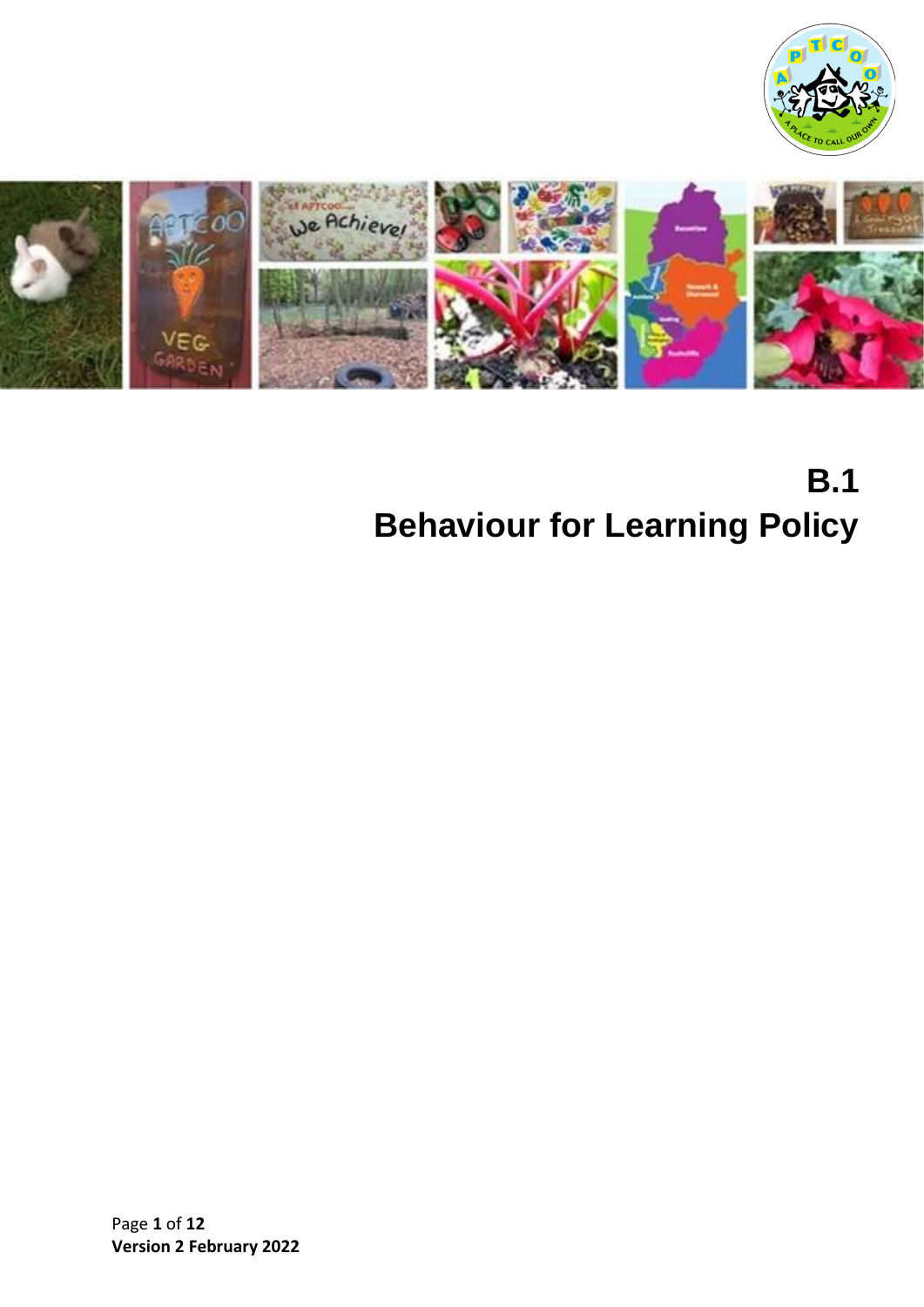# **Aim**

The ultimate aim of our Behaviour for Learning Policy is to create an environment where learners and staff can be safe and access the APTCOO curriculum, engaging positively in learning.

Our Behaviour for Learning Policy is written with reference to the DfE guidance:

[https://assets.publishing.service.gov.uk/government/uploads/system/uploads/attachment\\_data/file/](https://assets.publishing.service.gov.uk/government/uploads/system/uploads/attachment_data/file/1021914/KCSIE_2021_September_guidance.pdf) [1021914/KCSIE\\_2021\\_September\\_guidance.pdf](https://assets.publishing.service.gov.uk/government/uploads/system/uploads/attachment_data/file/1021914/KCSIE_2021_September_guidance.pdf)

[https://www.gov.uk/government/publications/behaviour-and-discipline-in-APTCOO s](https://www.gov.uk/government/publications/behaviour-and-discipline-in-APTCOO%20s) 

The content and guidance within this policy applies to all paid staff and volunteers with responsibility for children, young people and vulnerable adults attending APTCOO.

The aim of this policy is to give guidance around the following areas:

- Promoting good behaviour
- Consequence, sanction and repair
- Preventing bullying
- Behaviour and risk management principles and guidance
- APTCOO Code of Conduct
- Coping with Risky Behaviours (CRB)

#### **Principles**

APTCOO believes that, in order to enable effective teaching and learning to take place, good behaviour in all aspects of APTCOO life is necessary. It seeks to create a caring, learning environment in school by:

- 1. The promotion of:
	- good behaviour
	- self-esteem, self-discipline, regard for authority and positive relationships based on mutual respect
	- a safe environment free from disruption, violence, bullying and any form of harassment
	- a positive relationship with parents and carers to develop a shared approach, involving them in the implementation of the APTCOO policy and associated procedures.
- 2. The provision of:
	- fairness of treatment for all
	- consistency of response to both positive and negative behaviour
	- early intervention
	- validation of the learners' confused, hurt and angry feelings
- 3. The expectation that:
	- learners can be supported to change their unhelpful responses and to move from negative past experience

Page **2** of **12 Version 2 February 2022**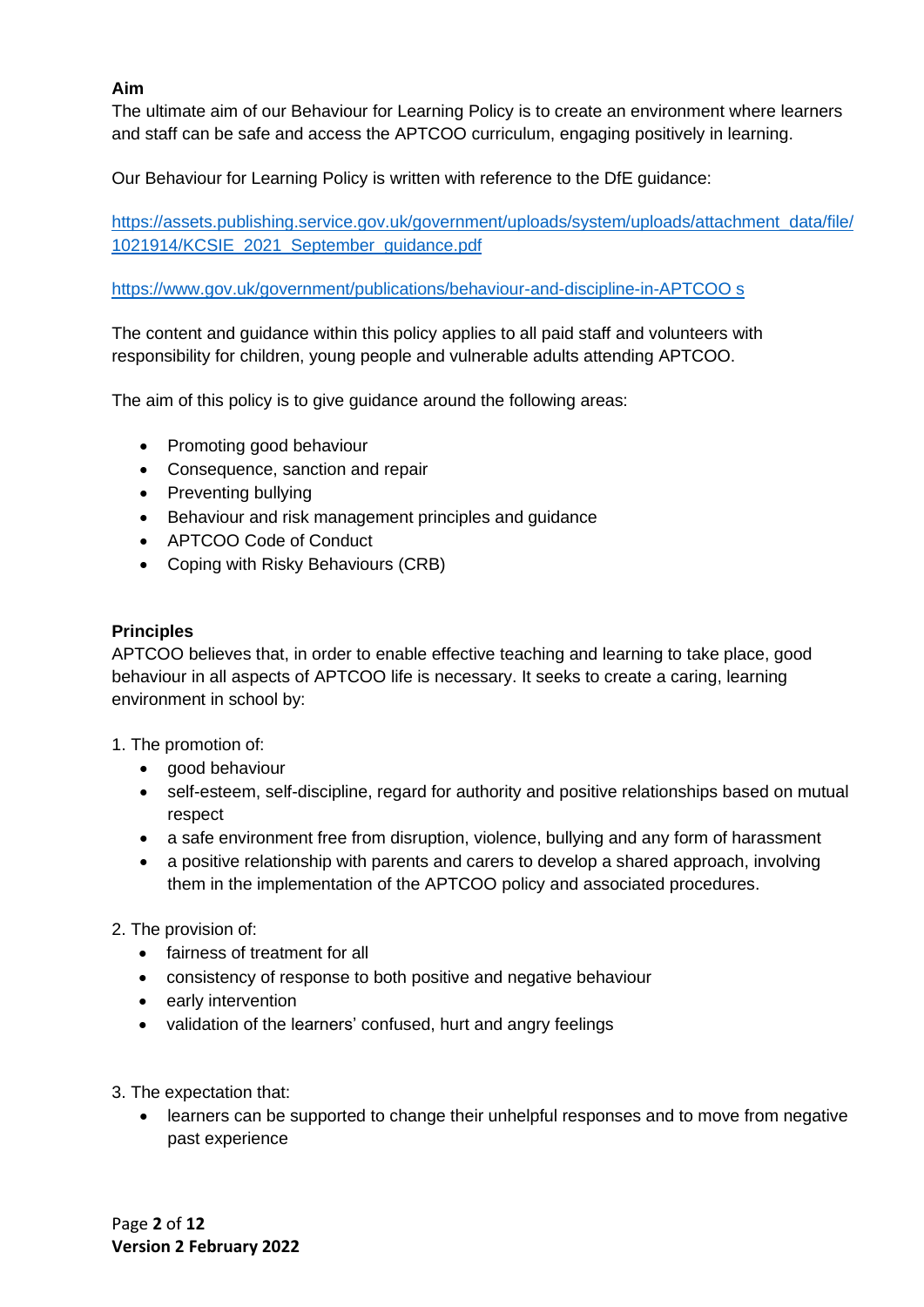## **Promoting Good Behaviour**

APTCOO employs a full time Headteacher who has responsibility for overseeing behaviour and management alongside the APTCOO Proprietor and workforce as a whole.

The Headteacher is available to support staff with learners as required. Rewards, praise and encouragement are amongst the most powerful aids to teaching, maintaining high standards of behaviour and fostering a positive learning ethos. It is the staff's responsibility to praise learners whenever possible. This may be during activities, lessons and when representing APTCOO elsewhere.

Rewards should be given for all of the following:

- An excellent piece of work or achievement (relative to the individual)
- Excellent effort
- Good progress
- A positive contribution to the activity
- Courtesy and consideration of others
- Consistent good attendance
- Choosing a safe strategy when feeling angry or upset

Types of rewards:

- Verbal praise
- Written praise in daily log
- Display of work
- Telephone calls to parent/carer
- Commendation letters/Postcards home
- Certificate of achievement
- "Star of the Week"
- Reward time following successful sessions
- Additional activity/APTCOO trip by term dependent on behaviour

As part of managing behaviour and helping young people regulate their emotional states we utilise the natural environment and sensory experiences. Examples of this include using the natural, outdoor environment and low arousal settings, sensory items in classrooms and adapted lighting items. Teaching staff are encouraged to use the APTCOO model *Learning through Fun without the Fear of Failure* to engage young people in their learning and to manage their emotions.

In order to promote safety for children, young people and vulnerable adults we implement routine and structure on a daily basis, with set anchor points. The children will always be greeted on their arrival at APTCOO by a friendly, welcoming and playful teaching staff and an effective handover will be gained from their parent or carer using the agreed upon method so that any important information can guide the days plans, including if anything is happening for the child or young person which may affect their mood or ability to engage in learning. At the conclusion of the day a similarly agreed handover will take place.

Other important aspects of our whole APTCOO behaviour policy include solution focused responses and the noticing and rewarding of good behaviour or any even small attempts to improve. The staff team will pay high levels of attention to the behaviour that we want to see rather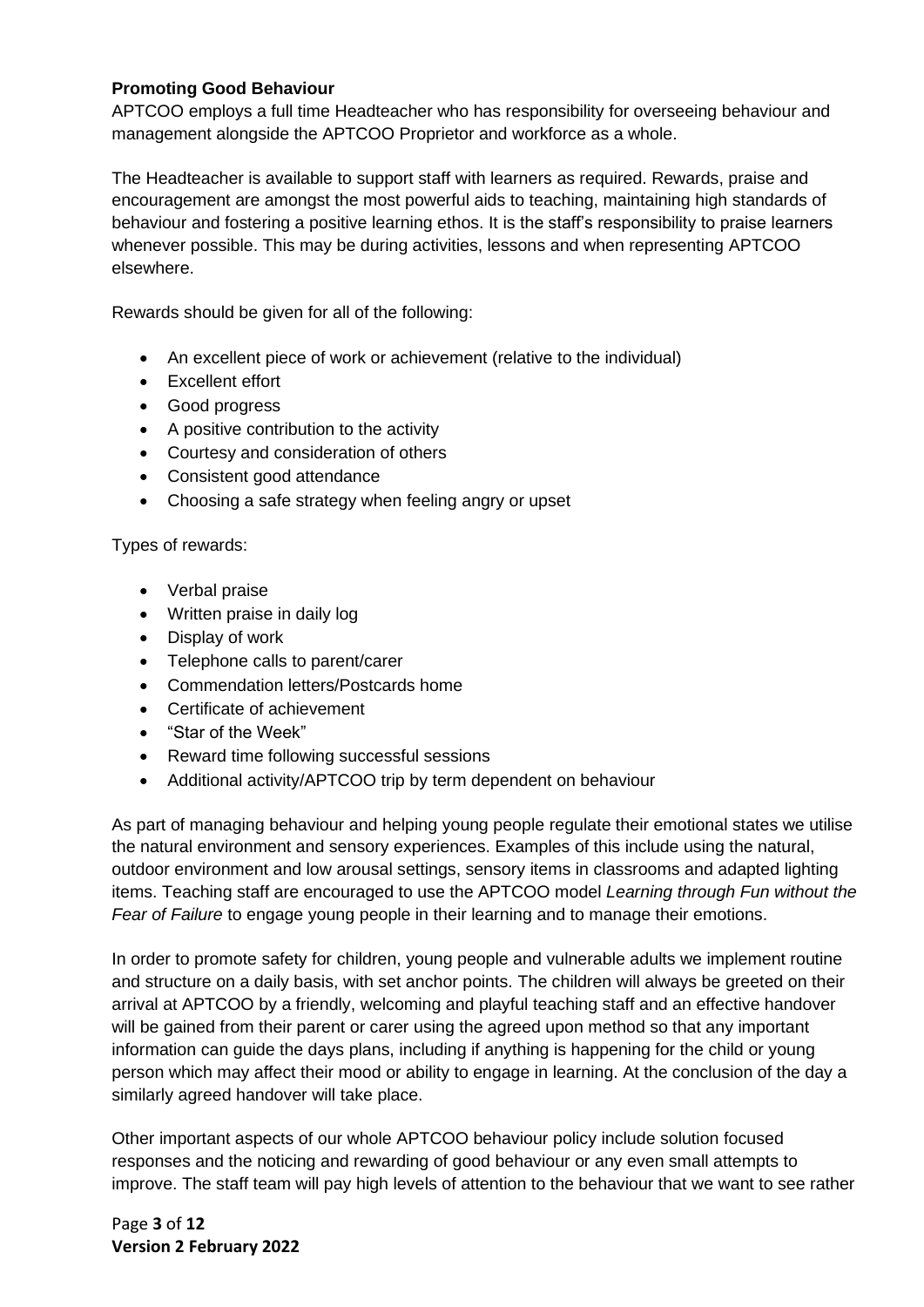than attention focusing on negative behaviour. The premise is that whatever you pay most attention to you get more of.

Within APTCOO, usual behavioural systems are not applied, as research and experience indicate, these are less effective with young people who have experienced trauma and attachment difficulties. It is essential that all staff consistently reflect that positive behaviour is noticed no matter how small and we share this with parents/carers. Our whole APTCOO behavioural model tracks and baselines learner's behaviours to enable progress over time to be clearly demonstrated. Numerous methods of celebrating success should be utilised by staff including taking photos as records of achievement, certificates, stickers, verbal praise, positive post home, etc.

# **Consequence, Sanction and Repair**

Consequences should be linked wholly to repair or safety and be non-shaming. Responses should be given quickly and be reasonable and controllable. The method of delivery is as important as the response itself (perceived unfairness/indifference from young person) and communication around consequence must also be in line with APTCOO model principles.

The decision to apply a consequence must be made on the APTCOO premises or while the learner is under the charge of the member of staff. It must not breach any other legislation (for example in respect of disability, special educational needs, race and other equalities and human rights) and it must be reasonable in all the circumstances. Teachers may apply consequences to learners for misbehaviour when the learner is taking part in any APTCOO organised or related activity or travelling to or from APTCOO. This also applies whether or not the conditions above apply, that could have repercussions for the orderly running of the APTCOO or poses a threat to another learner or member of the public or could adversely affect the reputation of the APTCOO.

Examples of consequence for children linked to repair or safety may be:

# **Repair**

- Reparation for damages
- Helping to fix damage
- Apology verbal or written
- Key worker session to address misbehaviour
- Mediation session

#### **Safety**

- Change of activity or plan
- Change of venue
- Agreed teacher / mentor
- Educating away from other learners
- Removing items

# **Any form of corporal punishment is illegal in all circumstances**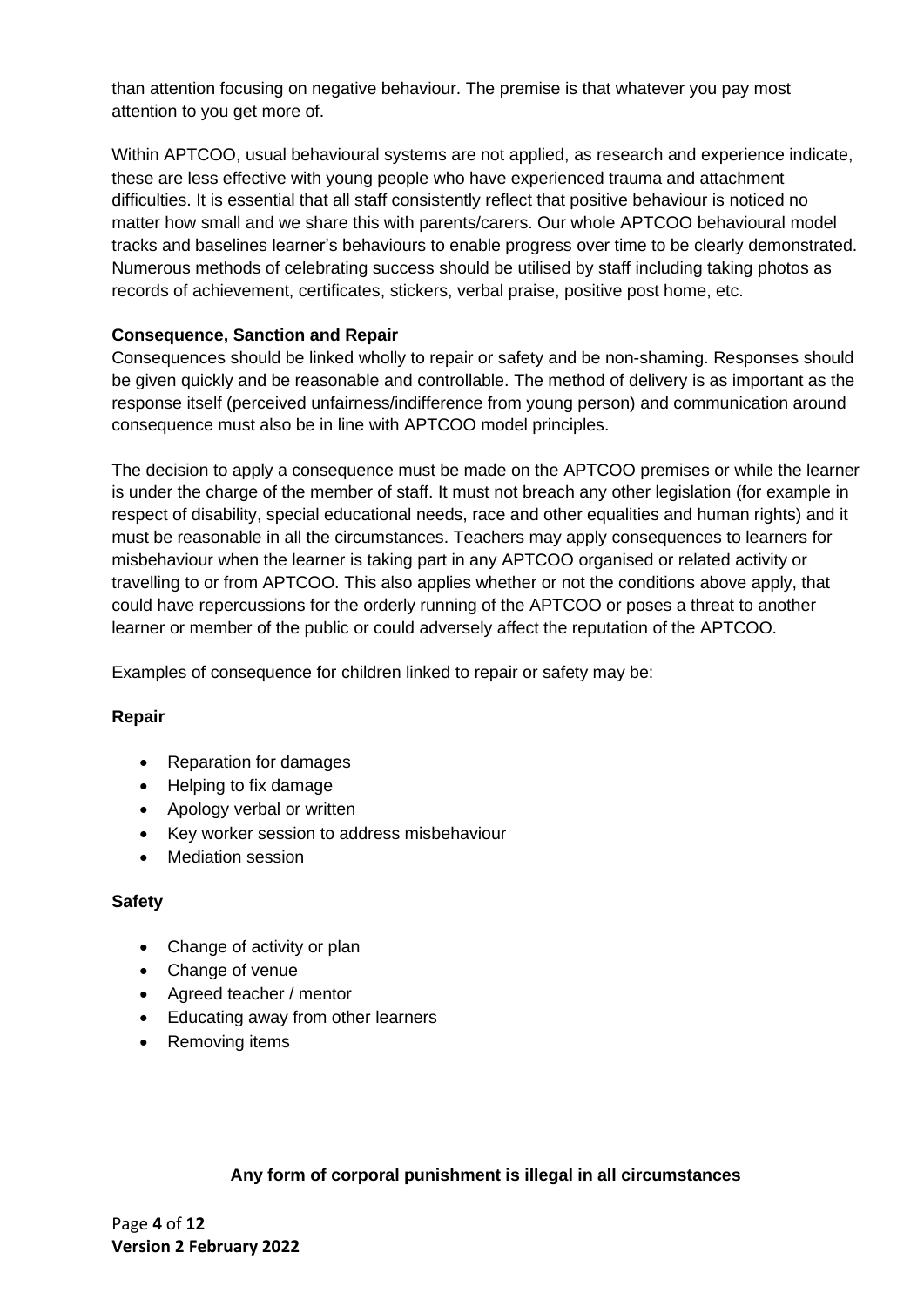# **Off Site Learning**

One response to negative behaviours is to restrict movement and access to site and activities based on the safety aspect of consequences and behaviour management. A learner's risk assessment and behaviour management plan should clearly state if any areas or activities are to be restricted for a learner based on risk. Frequency and severity of past incidents should be reviewed, and any risk assessment and restrictions should be reviewed regularly.

The APTCOO sites are set out in a way in which learners can be taught and engage in education in areas separate from other learners as necessary. Where there may be a high risk, and as part of the risk assessment process, learners will be educated at the most appropriate site to meet their needs. In the first instance of risky behaviour teaching staff will try to change location e.g., move to another learning zone, rather than taking a learner offsite.

As part of our learning curriculum learners will be educated offsite as per their individual timetable. This planned off site education e.g., bushcraft, physical education is not an exclusionary measure and is part of the attachment-based learning programme we offer for all learners.

The Headteacher will lead on and be consulted around consequences for young people, including any decision to educate a young person away from the allocated site. The Headteacher is informed of any consequence implemented regarding a young person.

Due to young people's experience of loss and rejection the use of any exclusion, 'cooling off' period, must always be viewed as a last resort and only when there is a safety risk. Exclusions, 'cooling off' periods, may only be agreed by the Headteacher and clear reasons given to the young person relating to keeping them and others safe. Staff should always in line with the APCTOO model use non-shaming and non-blaming language and allowing young people to quickly move on from incidents and repair.

#### **Relationship Repair**

Following any learner misbehaviour, it is important that repair work is completed with the learner as soon as practically possible. We know that children, young people and vulnerable adults with attachment difficulties experience toxic shame following misbehaviour and one way to move children, young people and vulnerable adults into appropriate remorse is through role modelling relationship repair.

Repair after any incident is essential and aids to reduce toxic shame and ultimately improves selfesteem, attendance, attainment, and behaviour. Repair after any incident includes talking through the incident with the learner involved, utilising curiosity to help young people understand their behaviour and any triggers and help them plan strategies to prevent a recurrence of any difficult behaviour. Teaching staff must demonstrate how repair work has been completed following any incident. This repair is individual to the learner and may not necessarily be verbal or written, it may be symbolic or physical and will be detailed within the young person's behaviour support plan.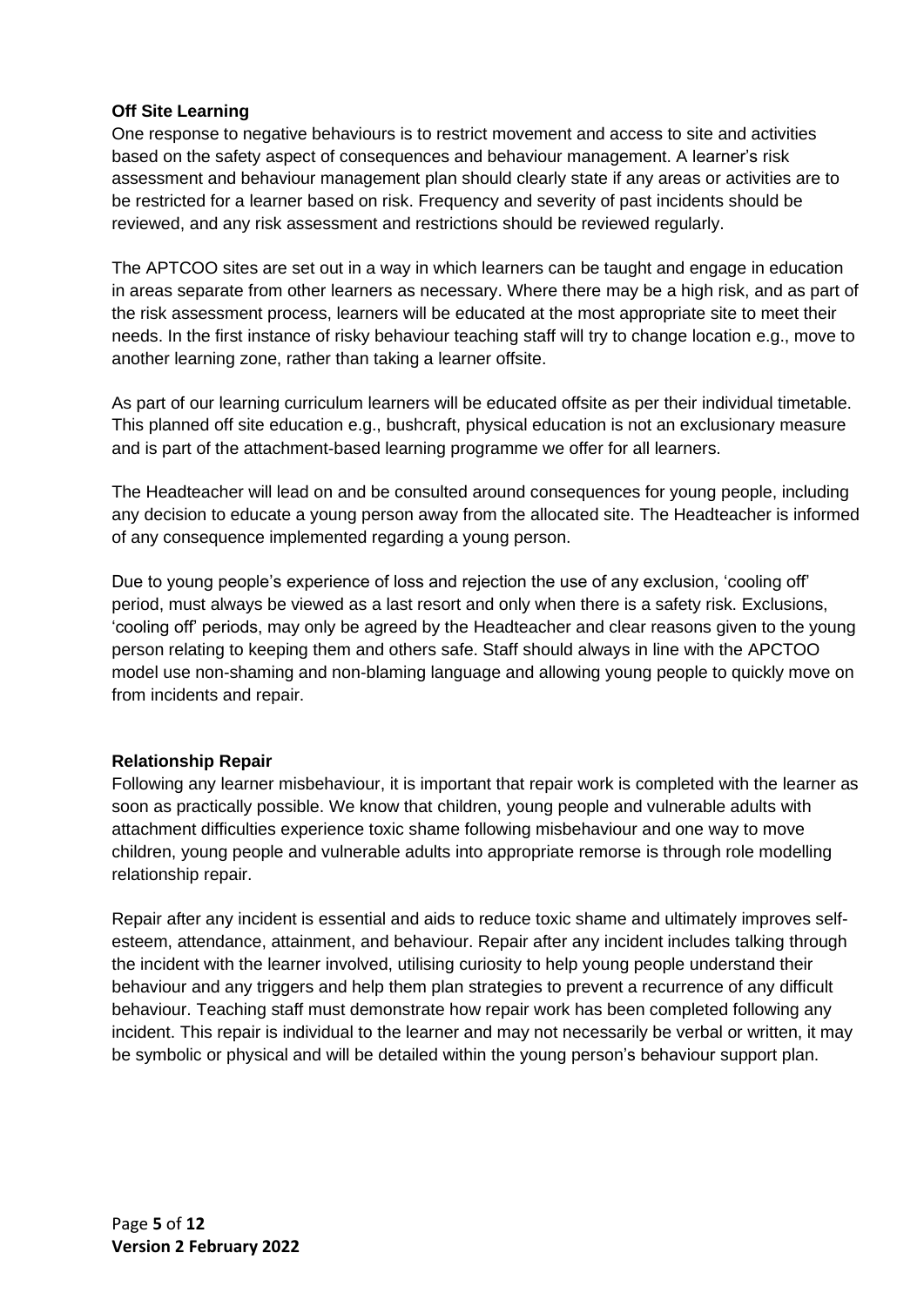# **Preventing Bullying**

The Bullying Policy clearly states that bullying is unacceptable and what learners and staff should do if they are the victim of bullying or if they witness bullying taking place. All incidents of bullying must be dealt with in accordance with the policy and then recorded on the relevant documentation.

## **Searching**

APTCOO staff can search a learner for any item, with the learner's consent. The ability to give consent may be influenced by the learners age or other factors; the Headteacher and staff authorised by them have a statutory power to search pupils or their possessions, without consent, where they have reasonable grounds for suspecting that the learner may have a prohibited item. Prohibited items are:

- knives or weapons
- alcohol
- illegal drugs
- stolen items
- tobacco and cigarette papers
- fireworks
- pornographic images
- any article that the member of staff reasonably suspects has been, or is likely to be, used to commit an offence, or to cause personal injury to, or damage to the property of, any person (including the learner).

#### **Confiscation**

APTCOO staff can seize any prohibited item found as a result of a search. They can also seize any item, however found, which they consider harmful or detrimental to all within the APTCOO environment. Any search carried out will be recorded and evidence taken.

#### **Behaviour and Risk Management Principles and Guidance**

APTCOO holds a comprehensive learner context / risk assessment to guide staff around how best to work with a young person to promote positive behaviour, including what to do in the case where management is required for safety. This document will be initiated prior to referral with related historic and current risk indicators, grading of severity and likelihood of behaviour and then detailing how to Avoid, Divert or Manage such behaviour. In addition to this a learner-friendly document is created, 'All About Me' which must be completed with the learner during their first term at APTCOO or when a settling in period allows discussions and inclusion of the learner themselves. This document tells staff the more minute details of behaviour management for the learner and what they find helpful or unhelpful as a strategy.

Every learner completes a '5 Point Scale' or alternative resource around their behaviour which is an ongoing and live document which may also feed into the learner context document.

Our behaviour and risk management principles are based on the following: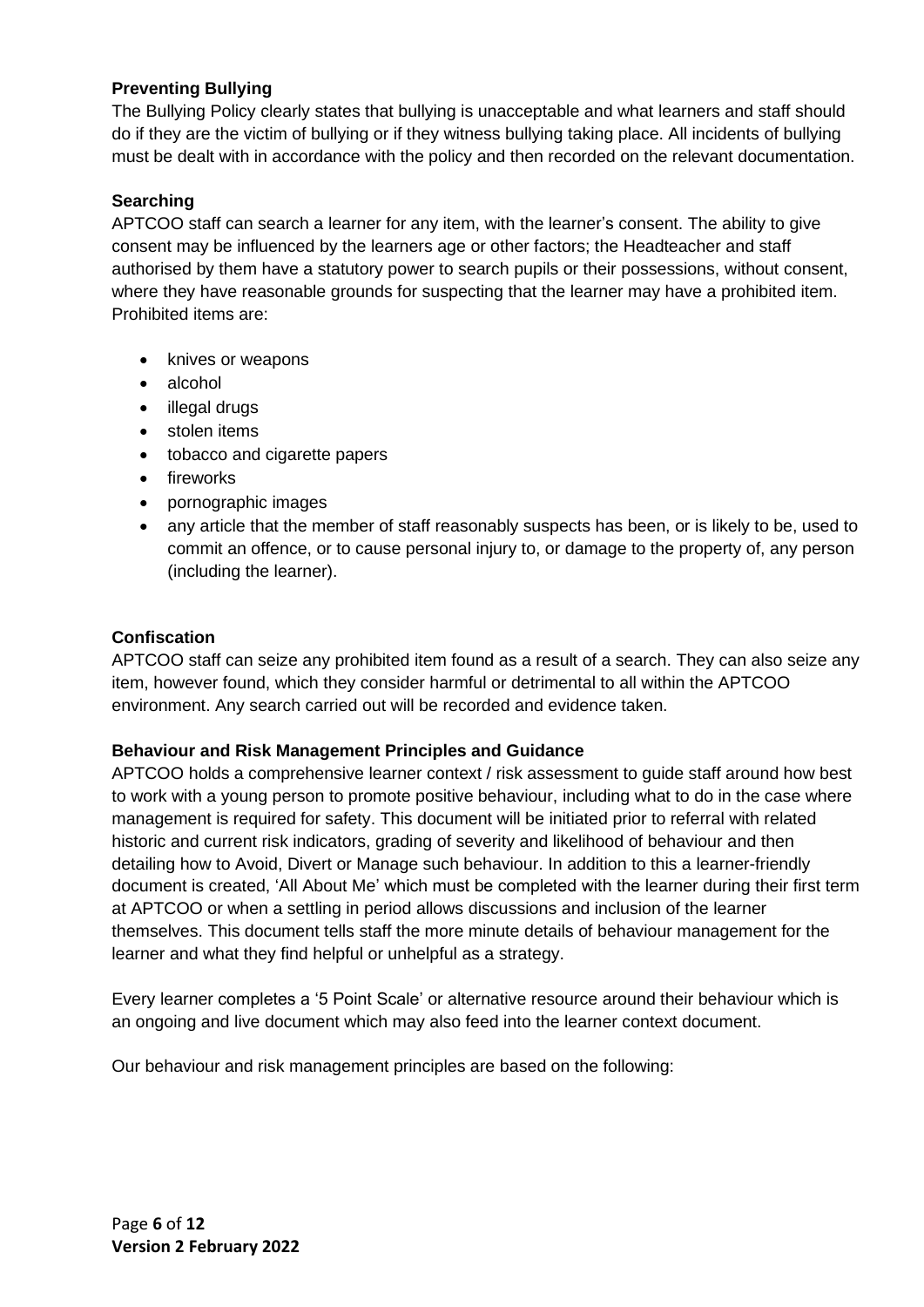# **AVOID**

Understanding learner's experiences and history and the impact of the environment on behaviour in order to avoid behavioural difficulties. Staff engage in meticulous planning, daily structure, high levels of nurture, preparation, and delivery of highly individualised teaching methods.

Staff should understand learners' attachment styles and triggers for behaviour. Staff must provide predictability and structure to provide sense of routine, safe space points for young people. In line with our attachment-based learning approach and the past trauma experiences of our learners, staff may choose to deliberately ignore some low-level behaviour in order to work on keeping a learner positively engaged. This also serves to allow learners to not experience consistent negative, feedback enabling them to engage in learning. Behaviours which are a risk to safety or are detrimental to the safe learning of other learners must be addressed.

APTCOO learners have often experienced past trauma, poor attachment experiences and multiple losses, many behaviours are not a choice but a coping strategy. Our principles therefore aim to work with learners to develop alternative helpful coping strategies to situations and the premise of acceptance regarding their current difficulties. Fiddling, doodling, moving around are all examples of behaviour responses to anxiety and within our policy staff may tolerate levels of these behaviours in order to focus on higher goals, development of self-esteem, attending and engaging in education and work towards the reduction of these behaviours.

#### **DIVERT**

At times when things are looking like we are heading for an incident where learners are not learning, and the early trigger signs of a behavioural incident are becoming apparent staff should use diversionary tactics e.g. feed the animals, use humour, lesson plan within lesson plan.

Diversionary principles should be unique to each young person's attachment style and knowledge of their own calming strategies. Staff should be fully aware of what works for each individual learner and respond accordingly. Responses can be utilising the low arousal setting of the APTCOO environment, animal welfare, cooking, baking, are therapy, etc. Due to nature of the learners trauma experiences enforced sustained seclusion would not be appropriate but young people may find it helpful to have time away from the group or a walk with a staff member in order to calm and regulate.

Staff may choose to use the support of a colleague, pastoral, behavioural lead or other staff member to help engage a learner who is upset. It is essential that staff spot the early signs of a learner becoming dysregulated to avoid an escalation of the incident which may lead to the learner becoming unsafe and experiencing shame if an incident is allowed to develop.

#### **MANAGE**

The learners who attend APTCOO can present with high levels of challenging behaviour, emotionally and behaviourally including damage to property and verbal and physical aggression. It is the staff team's responsibility to keep learners, the APTCOO environment, and staff safe. If strategies applied relating to diversion and prevention of a significant behavioural incident have not worked staff must then apply sound safety principles in dealing with an incident and then provide support for pupils in debrief learning and repair from any incident. All significant behavioural incidents will be recorded and analysis of triggers and learning regarding triggers and staff responses explored.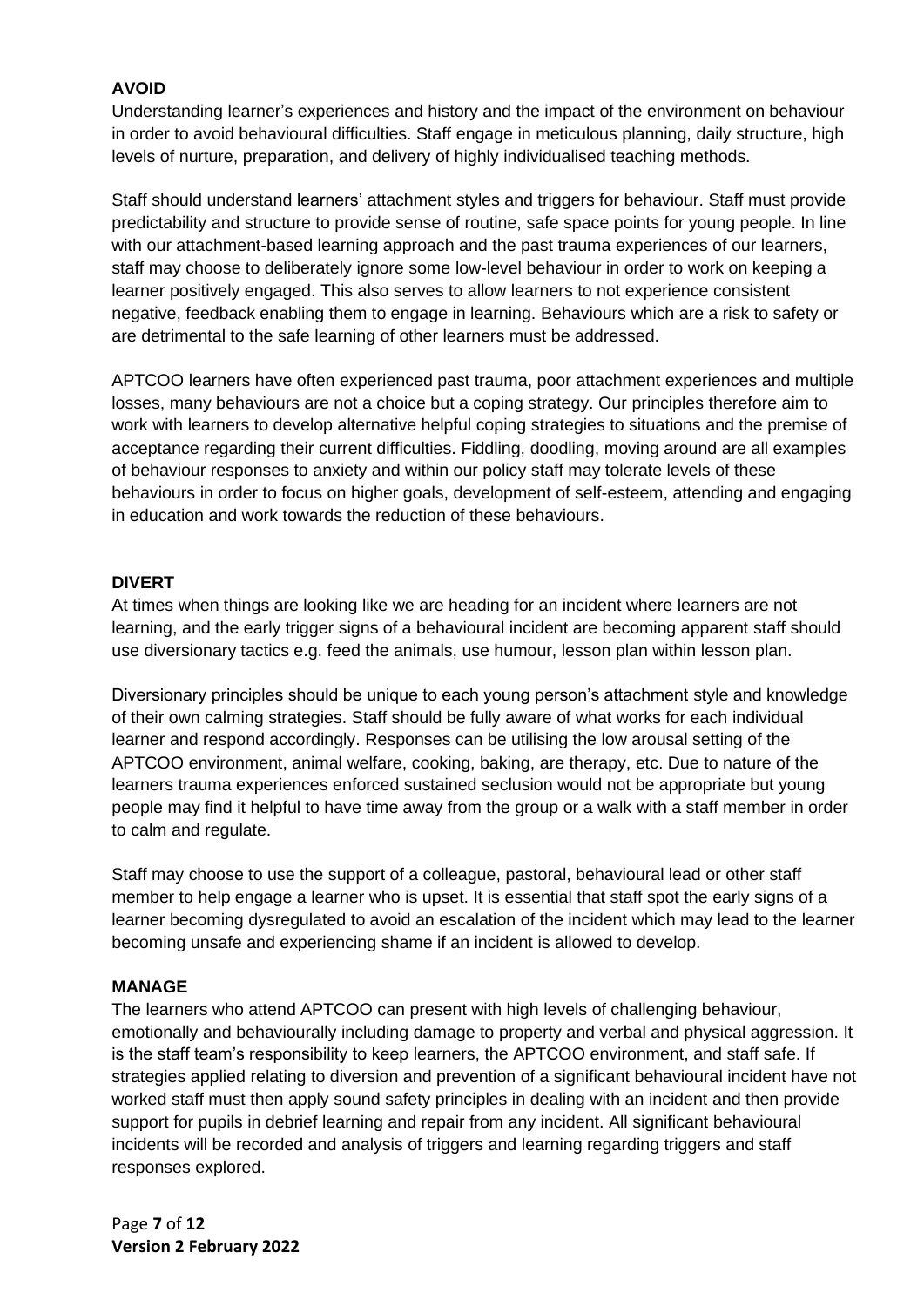Due to the needs and presenting behaviours of young people referred to APTCOO it may be necessary for safety interventions to be used; using approaches and approved techniques to prevent significant harm to a staff member, another learner, significant property damage or to prevent a learner from harm to themselves.

Safety intervention must only be used in the above listed circumstances and by staff trained in proactive approaches, (all staff and visitors have the right to protect themselves from attack in such circumstance when this is the only safe option). Some learners in states of high arousal may experience being held as helpful, however all incidents must be recorded, parent carers and other relevant professionals informed and significant debrief and offered to the young person, including exploration of how the situation escalated and the development of alternative strategies.

# **Physical/Safety Intervention & Reasonable Force**

There are occasions when the use of a safety intervention to hold a learner is necessary. Staff members of APTCOO supporting a learner may use reasonable force to prevent learners from:

- Committing a criminal offence
- Injuring themselves or others
- Causing damage to property, including their own property
- Persistent disruption of others learning

Staff are trained in approaches of safety intervention, Coping with Risky Behaviours (CRB). Such intervention should only be used in exceptional circumstances, not as a regular or routine act. Each young person at APTCOO will have a risk assessment and learner context, that is reviewed each half term and can be updated at any stage should new eventualities and strategies arise. These details are the most effective management strategy for learners and all strategies should be exhausted before the use of any safety intervention.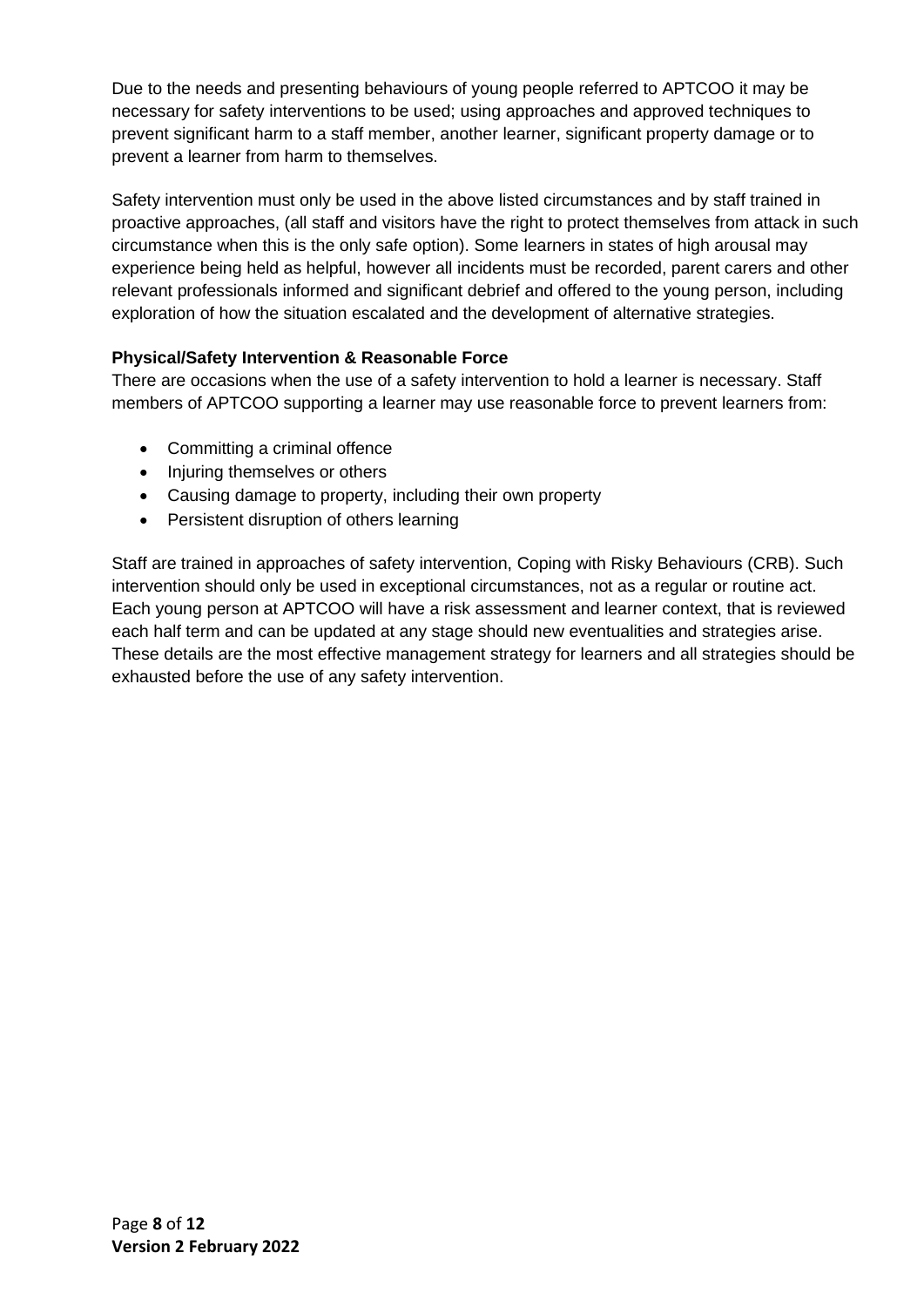# **Exclusion From APTCOO**

Learners will only be excluded from the APTCOO for behaviour which puts themselves or others at risk. Normally exclusions will be of a fixed term, for exclusions of more than three days, pupils will be provided with APTCOO work to do at home and remote learning.

Repeated failure to modify behaviour or behaviour that is planned, targeted and extreme that puts the learners or members of the APTCOO community at significant risk could result in permanent exclusion.

**Use of weapons:** In a resource rich environment there are many resources that can be used as a 'weapon'. To secure the safety of learners and staff, any use of a weapon will promote a full staff meeting when staff will discuss the incident/s and will reflect upon the learners current and historical behaviours.

All staff will be invited to make an informed and considered decision about whether or not we can keep the learners and staff safe in APTCOO. Ideally a consensus will be reached, but in the absence of this a decision will be made reflecting:

- A majority decision
- Any directives from the Board of Directors
- The advice of the Senior Management Team and Headteacher

A permanent exclusion will always be considered by the staff team if:

- A learner brings weapons into APTCOO with the intention to use them to cause hurt and harm to themselves or others
- A learner uses learning resources as a weapon to cause hurt or harm to themselves or others
- A learner uses a weapon to engage in a deliberate attack with the intention to cause hurt or harm to themselves and/or others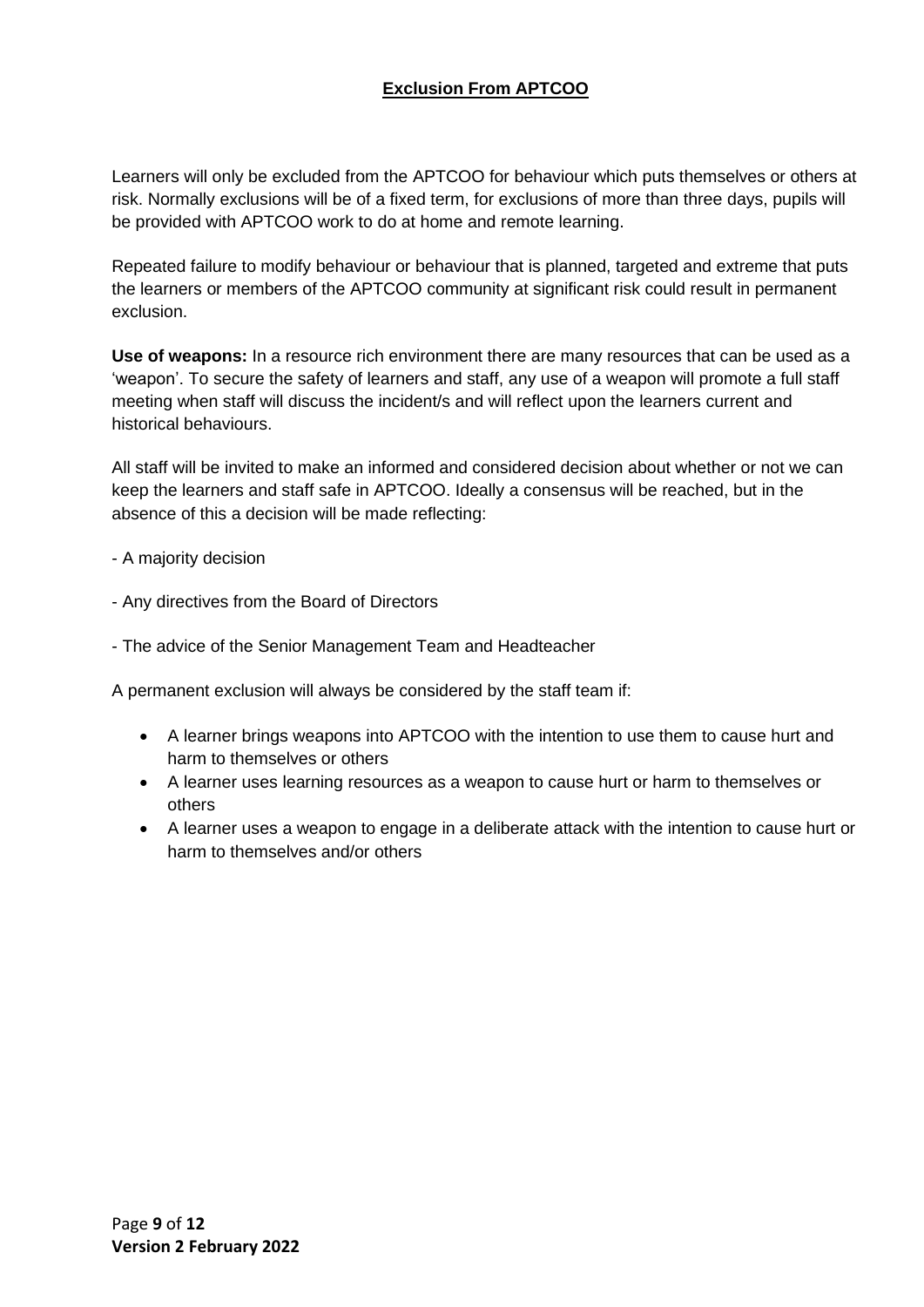# **Types of Exclusion**

## **Internal Exclusion**

Internal exclusion is when a pupil is excluded from the rest of APTCOO and must work away from their group for a fixed amount of time. This will be in a different room or on a different site.

An internal exclusion is a discretionary measure, where a learner's behaviour is escalating, and more serious measures need to be taken but there are not yet grounds for an external/fixed-term exclusion. Typically, a learner receiving a consequence of this level should be receiving additional support for their behaviour, intended to help them to avoid their behaviour escalating to a point where a fixed term exclusion is necessary (examples: behaviour chart to address specific behaviours causing a problem; support from the learning mentor etc)

## **Temporary/Fixed-Term exclusion**

A temporary/fixed term exclusion is when a learner is excluded from APTCOO and must remain home for a fixed amount of time.

This should be for the shortest time necessary to ensure minimal disruption to the learner's education, whilst mindful of the seriousness of the breach of policy. This will be confirmed in writing by the Headteacher to Parents/Carers.

## **Permanent exclusion**

A permanent exclusion is when a child is permanently excluded from APTCOO and not allowed to return. This is a very serious decision and the Headteacher will consult with senior leaders and Chair of the Governing Body as soon as possible in such a case.

A decision to exclude a learner permanently should only be taken:

- In response to a serious breach or persistent breaches of the APTCOO 's behaviour policy
- Where allowing the learner to remain in APTCOO would seriously harm the education or welfare of the learner or others at APTCOO.
- Use of weapons
- Persistent physical abuse of staff and/or other learners
- Persistent abuse of property
- Persistent disruption to the learning/welfare of other learners, when APTCOO is no longer able to meet the pupil's needs

This will be confirmed in writing by the Headteacher to Parents/Carers and commissioning authorities.

The Governing Body will be informed of all exclusions on a termly basis; and additional consultation may also take place about key incidents with the Chair of Governors.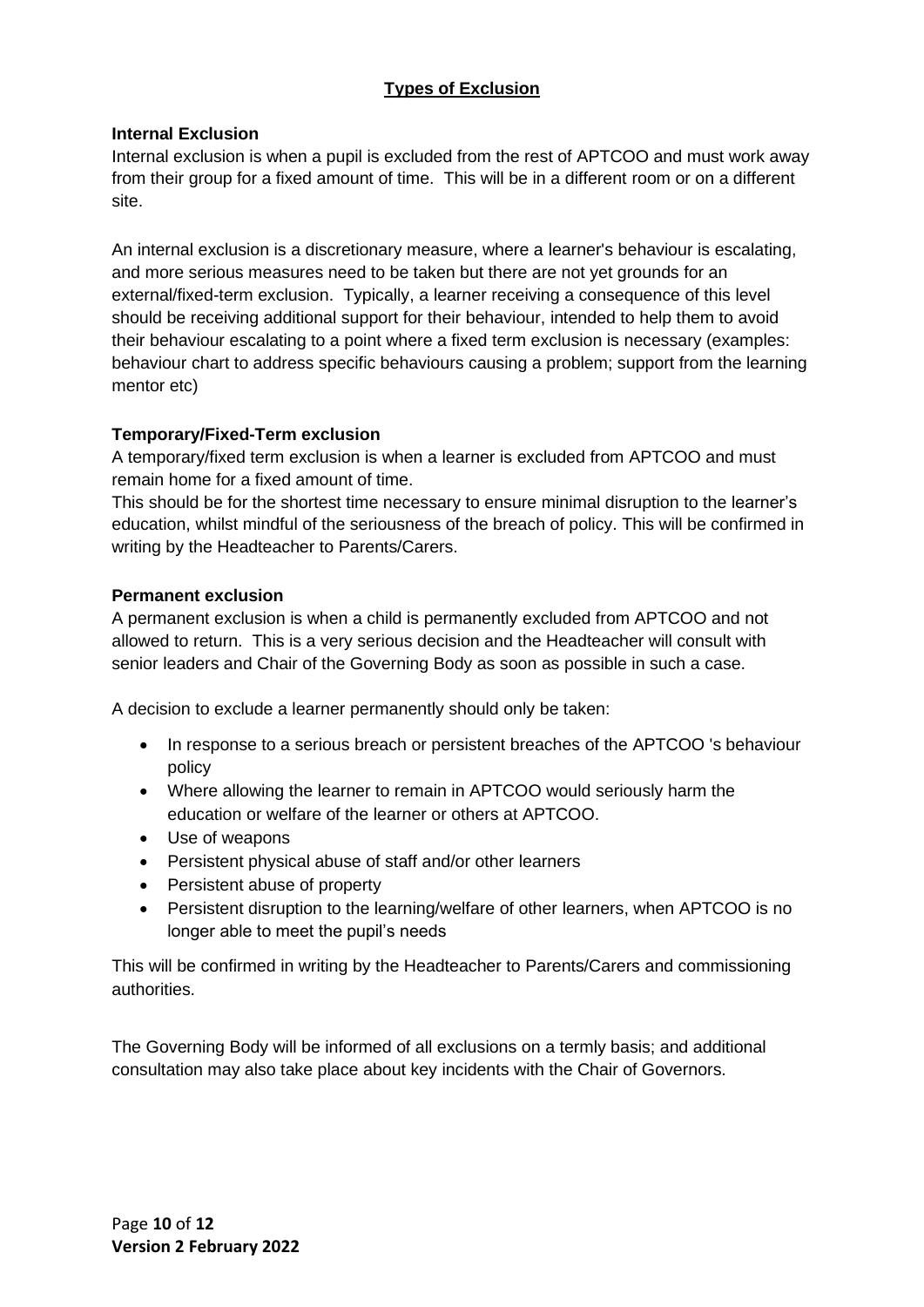| Policy/ procedure for:        | <b>Behaviour for Learning Policy</b>              |
|-------------------------------|---------------------------------------------------|
| <b>Status:</b>                | DRAFT                                             |
| <b>Author Name and Title:</b> | James Wilson, Headteacher                         |
| <b>Issue Date:</b>            | February 2021                                     |
| <b>Review Date:</b>           | August 2022; then every other year or as required |
| <b>Approved by:</b>           | <b>APTCOO Governing Body and Proprietor</b>       |
| <b>Distribution/Access:</b>   | APTCOO personnel, website, parents/carers         |

# **RECORD OF CHANGES**

| <b>AUTHOR</b>                  | <b>DETAILS OF CHANGE</b>              |
|--------------------------------|---------------------------------------|
| <b>Head Teacher</b>            | Annual review and update<br>$\bullet$ |
| Head Teacher & Compliance Lead | Annual review and update<br>$\bullet$ |
|                                |                                       |
|                                |                                       |
|                                |                                       |
|                                |                                       |
|                                |                                       |
|                                |                                       |
|                                |                                       |
|                                |                                       |
|                                |                                       |
|                                |                                       |
|                                |                                       |